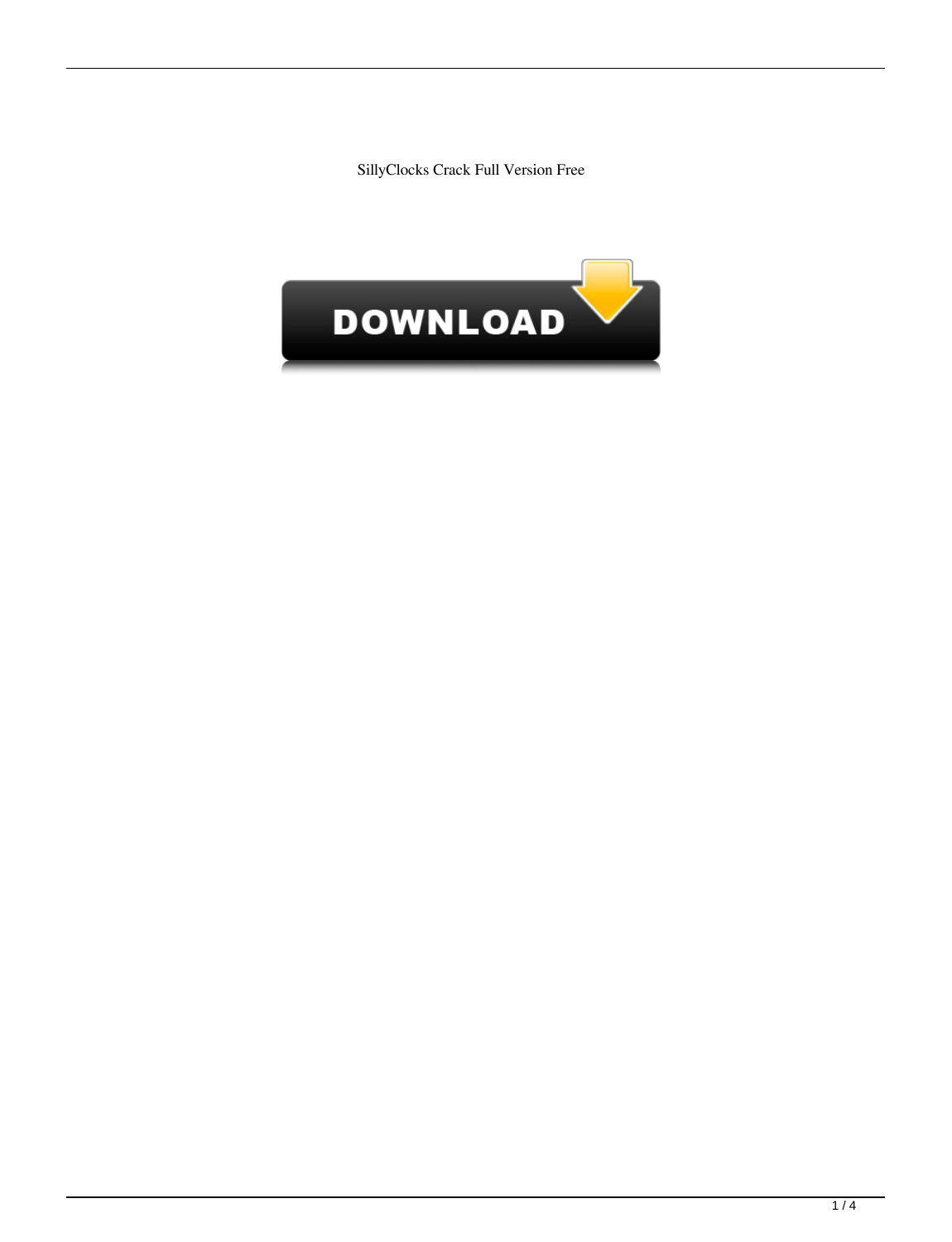## **SillyClocks Crack + Serial Number Full Torrent**

It is a small program that can display several different clocks, which you can set to show or hide. You can also set the clock, font type, font color, and background color for each individual clock. SillyModem is a program that can be used for a variety of purposes including playing telephone games with multiple participants and playing a game that lets you interact with a real time gatekeeper. When you are in the game, the menu bar can be set to hide automatically, or be on top of the program window. You can call a number on your modem, if you are using a modem. You can play with the game. The game can call up all sorts of calls. SillyMeeting is a set of programs which can be used for any of a variety of purposes. This new version (1.2) is compliant with the graphical requirements of the new Microsoft Windows 95 operating system. Fully compliant with the graphical requirements of Microsoft Windows 95 operating system. SillyWeather is a small program for displaying weather forecasts. It displays today and tomorrow's weather with a forecast. It can show several temperature, clouds, pressure, wind speed and rain / snow indicators. SillyWeather Description: It is a small program that can display two different displays of weather data: current weather for today and tomorrow, and forecast weather. There is no log in required. Chidish is an educational programs that will teach you the Chinese language. It is a simple to use program that is easy to use and has a great looking menu bar. You can play with several chinese words and then test your knowledge with a small quiz. You can also use the word generation feature to make chinese letters. Chidish Description: It is a simple program that will teach you Chinese in a fun way. You start with a choice of different words and then test your knowledge with a small quiz. You will then be presented with a word generator and will be able to make chinese characters with the word generator. SillyNewspaper is a program that will allow you to browse the contents of a newspaper at your convenience. This is a relatively new program and there are some bugs to be ironed out still. Newspaper Description: It is a basic program that displays the contents of a newspaper. SillyBrowser (From SillyNewspaper) is a program that will allow you to browse

#### **SillyClocks X64 [Updated] 2022**

- 11 different clocks - Can display/hide the menu bar - User can set font type, font color, and background color for each individual clock - Each individual clock can be shown or hidden - Clock can be slowed down - Clock can be hidden How to use it: 1. Install the program. 2. Drop both an.EXE and a.DLL into the same folder. 3. Select one of the clocks you want to run, and click the "Start" button. 4. Enjoy! SillyClocks Cracked 2022 Latest Version License: You have the right to redistribute the program. If you need any kind of support or have a bug that you need to report, you can contact me at: sillyclocks@gmail.com SillyClocks Copyright: Copyright (C) 2014 by crazy wafer SillyClocks (C) 2012 by Nutking Industries, Inc. and its affiliates. Nutking Industries, Inc. is a Delaware corporation that is headquartered at 12245 E. High Plank Court Litchfield Park, AZ 85064. SillyClocks by Nutking Industries, Inc. is licensed under the GNU General Public License, version 2. SillyClocks Documentation License: This document is licensed under the Creative Commons Attribution-Share Alike 3.0 Unported license. You are free: • to share – to copy, distribute and transmit the work • to remix – to adapt the work • under the following conditions: Attribution – You must attribute the work in the manner specified by the Creative Commons Attribution-Share Alike License 3.0 License (CC-BY-SA) or any later version, You must include the following Attribution-Share Alike notice: If you remix, transform, or build upon the work, you may distribute the resulting work only under the same or similar license to this one. SillyClocks Specifications: This program was built using Flash Builder 4.5 Beta. The program uses the classes from Flash Builder's SDK. SillyClocks Requirements: SillyClocks will run on all Windows operating systems SillyClocks Versions: SillyClocks 2.0 Final (Flash Builder 4.5) a69d392a70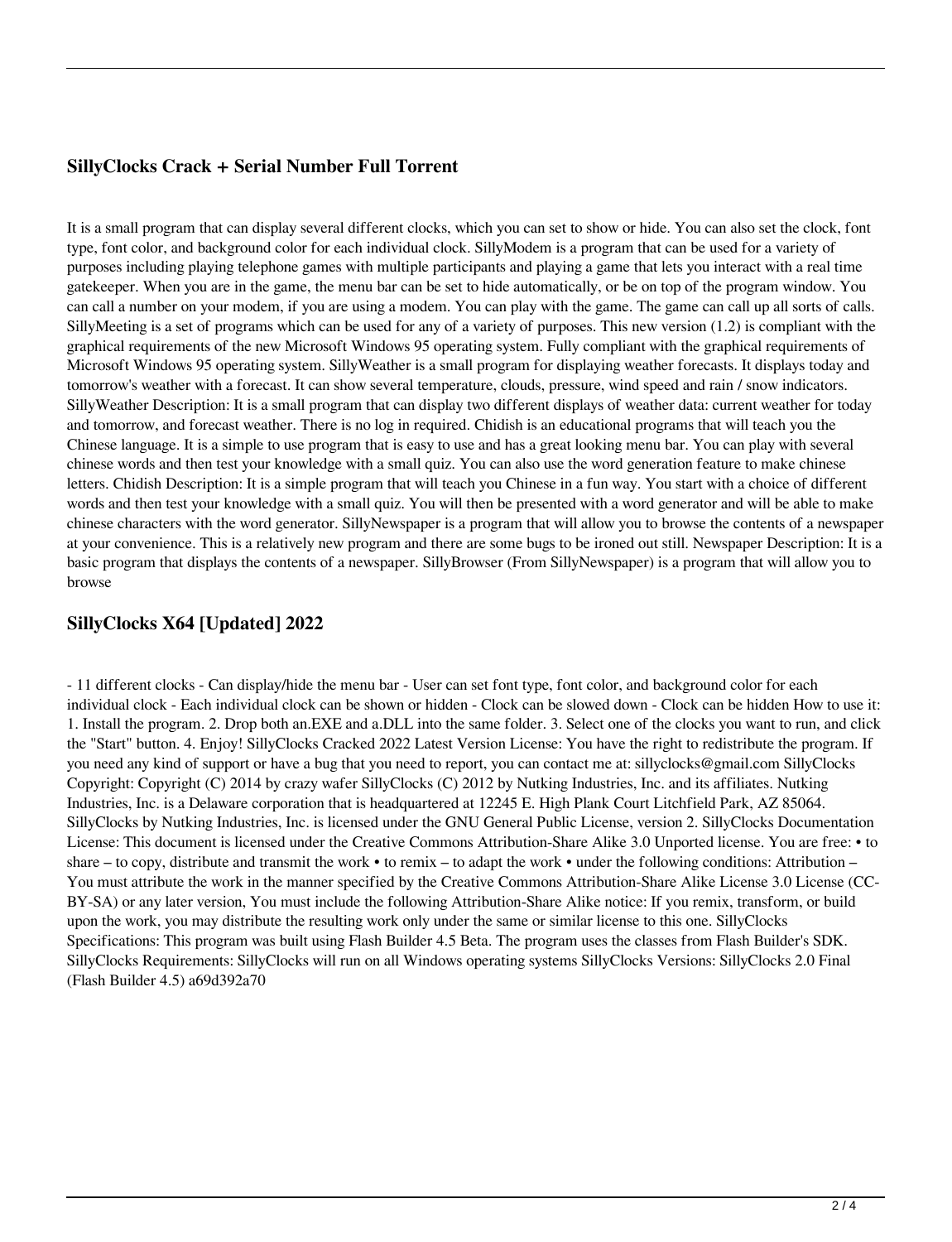# **SillyClocks Crack+ With License Key Download [2022]**

This program can display several clocks, including normal clock, binary clock, metric clock, Roman clock, degrees clock, DMS clock, sine clock, percentage clock, Swatch internet clock, hexadecimal clock and morse clock. Each individual clock can be shown or hidden. The user can set font type, font color, and background color for each individual clock. You can "slow down" the clock and you can hide the menu bar. The clocks can be displayed on any window with an ES\_MENU resource. Up to date: 2.0b Home:

 $==$ ========= Changelog: Version 2.0 brings several bugfixes and enhancements. The most important change is the file now works on Windows 7 and Vista, albeit not as well as on Windows XP. Also now there is a menu and a taskbar icon, with a tiny preview pane to show the current selection. Version 2.0b: Bugfixes - corrected 'group move' to correctly reset the right window - fixed 'R' key to be replaced with the menu icon - the desktop icon now works on XP and Vista. Version 2.0: New features and bugfixes New features: - a menu and icon (Taskbar and Menubar) - mnemonics work - can set font type, font color and background color for each individual clock Bugfixes: - some minor bugs fixed

========= Bugs: - program crashes with some fonts when load - program crashed when exporting the clock in SVG - the current clock can not be changed when dragging the group - the clock can not be changed when dragging a window outside of the current clock - the desktop version can not be moved to the current clock when using an external file - there was an error in the roman clock de: SillyClock(cs) en: SillyClock(es) es: SillyClock(eo) fa: علوم SillyClocks fi: SillyClock(fi) fr: SillyClock(fr) id: SillyClock(id) it: SillyClock(it) ko: SillyClock(ko) nb: SillyClocks(no) nl: SillyClocks(nl) pt: Silly

## **What's New in the SillyClocks?**

SillyClocks is a small program that can display several clocks which will help you losing some time while trying to figure out what time it is. Version 2.0 offers eleven different clocks, including normal clock, binary clock, metric clock, Roman clock, degrees clock, DMS clock, sine clock, percentage clock, Swatch internet clock, hexadecimal clock and morse clock. Each individual clock can be shown or hidden. The user can set font type, font color, and background color for each individual clock. You can "slow down" the clock and you can hide the menu bar. Version 2.0 contains an interface that displays and configures the clocks. It also offers a status bar. SillyClocks has no dependencies. Additional Information: SillyClocks is only for personal use. Changes: 12/14/01 Version 1.0 SillyClocks Basic Interface Added. 12/07/01 Version 1.1 SillyClocks Interface Added. 12/01/01 Version 1.2 SillyClocks Interface Added. 11/26/01 Version 1.3 SillyClocks Updated to use new Clock properties. 11/24/01 Version 1.4 Minor updates to interface. 11/22/01 Version 1.5 High Res Graphics 11/18/01 Version 1.6 High Res Graphics 11/17/01 Version 1.7 High Res Graphics 11/14/01 Version 1.8 High Res Graphics 11/13/01 Version 1.9 Fixed to run on x64 XP. 11/08/01 Version 1.10 Minor changes. 9/30/01 Version 1.11 Bug fixes. 9/20/01 Version 1.12 Major changes. 9/16/01 Version 1.13 Minor bug fixes. 9/15/01 Version 1.14 Minor changes. 8/05/01 Version 1.15 Added ability to change default clock. 7/24/01 Version 1.16 Major changes. 7/09/01 Version 1.17 Minor bug fix. 7/03/01 Version 1.18 Bug fix. 7/02/01 Version 1.19 Bug fix. 6/26/01 Version 1.20 Bug fix